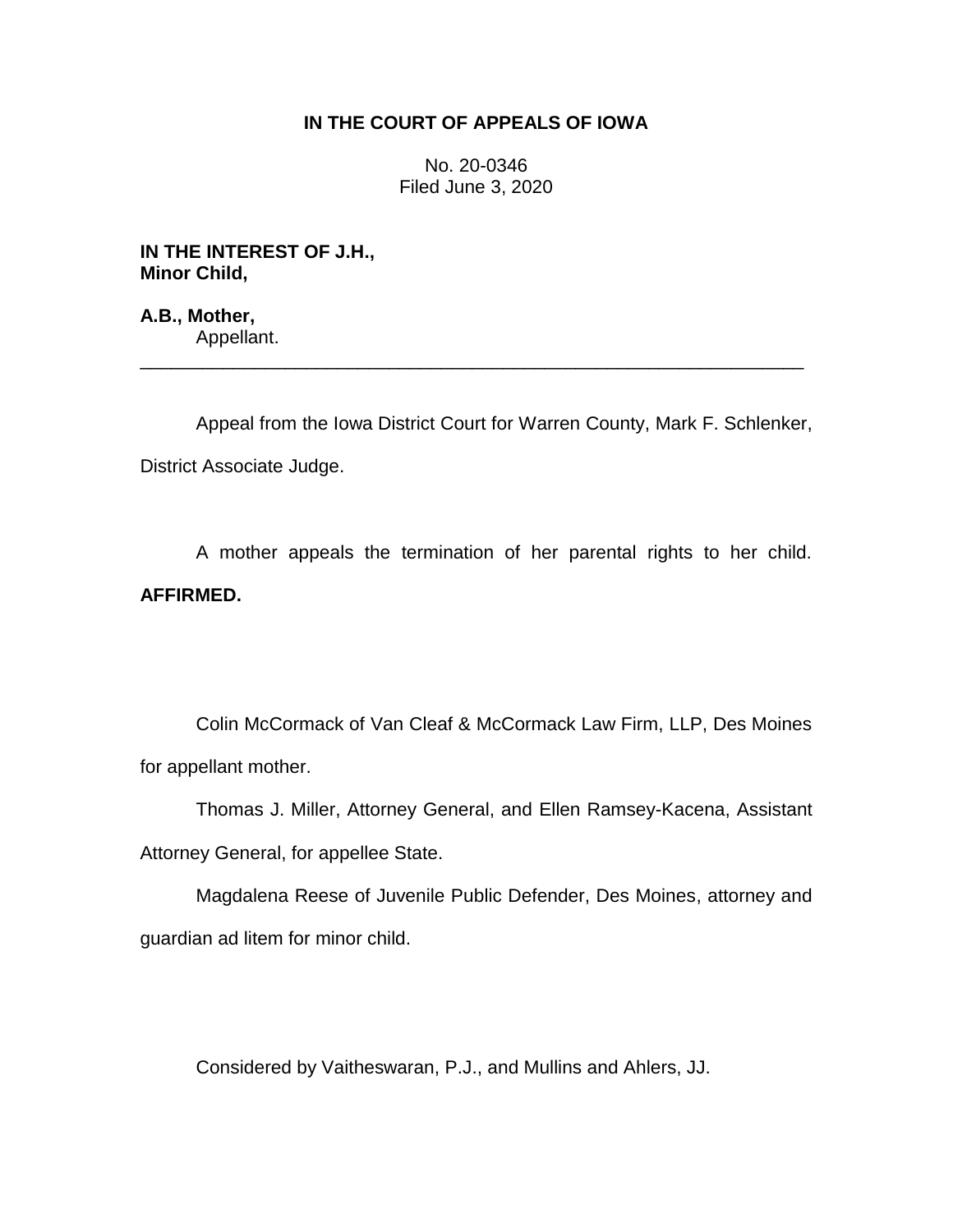## **MULLINS, Judge.**

 $\overline{a}$ 

. . . .

A mother appeals the termination of her parental rights to her child.<sup>1</sup> Her substantive argument is solely limited to the following: "Termination of the mother's parental rights is not in the best interest of the minor child" because "[t]here is a substantial bond between the mother and the minor child, it is not in the child's best interest that such a bond be severed, and the State has presented no evidence to support the severance of the bond." She also passively disagrees with the juvenile "court's findings of fact conclusions of law and order terminating parental rights."

We find the mother's vague arguments, merely supported by conclusory statements without references to the record, to be insufficient to facilitate our review and deem them waived.<sup>2</sup> See Iowa Rs. App. P. 6.201(1)(d) ("The petition on appeal shall substantially comply with form 5 in rule 6.1401."); 6.1401–Form 5 ("[S]tate what findings of fact or conclusions of law the district court made with which you disagree and why, generally referencing a particular part of the record, witnesses' testimony, or exhibits that support your position on appeal. . . . *General* 

 $1$  The child's father's parental rights were also terminated. He does not appeal.  $2$  The argumentative portions of the mother's petition on appeal are limited to the following:

Termination of the mother's parental rights is not in the best interest of the minor child.

There is a substantial bond between the mother and minor child. It is not in the child's best interest that such a bond be severed, and the State has provided no evidence to support the severance of that bond.

<sup>. . . .</sup> Findings of fact or conclusions of law which Appellant disagrees with: Pages 3–12 of the lower court's Findings of Fact, Conclusions of Law, and Order Terminating Parental Rights.